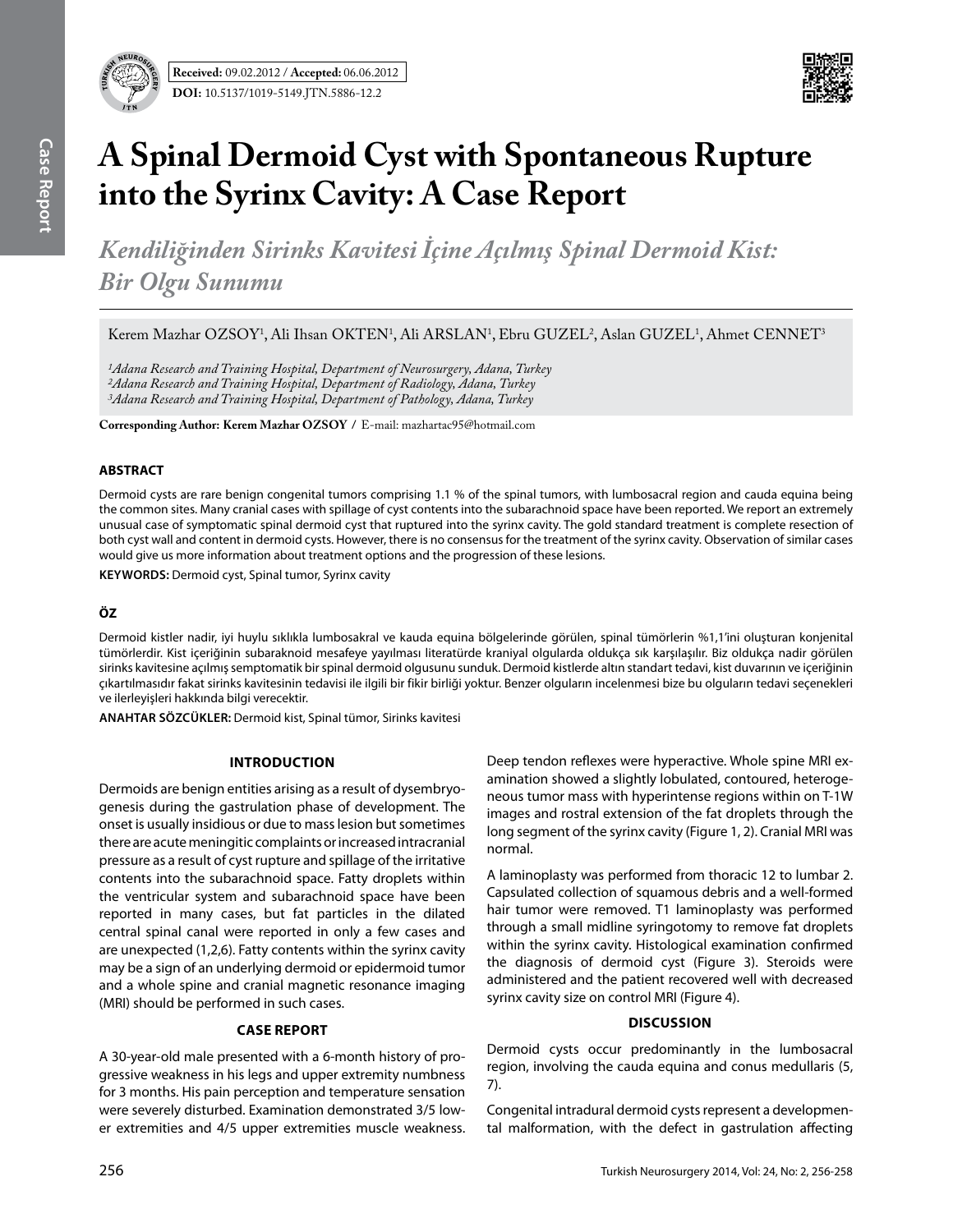

**Figure 1:** Sagittal whole spine non-contrast T-1 MR images showing a lobulated conus medullaris mass with hyperintense fat content in the enlarged syrinx cavity.



**Figure 2:** Sagittal T-1 MR images showed a huge syrinx cavity with hyperintense fat content from C-4 to T-5.



**Figure 3:** Photomicrograph showing desquamated squamous epithelium and keratinous debris. Hematoxylin and eosin stain, magnification ×200.

the surface ectoderm and causing a secondary disruption of neural tube closure (5, 3). Dermoids contain elements of the dermis such as hair and hair follicles and apocrine, sebaceous,

or sweat glands. Although these lesions exist at birth, symptoms may not develop until adulthood because of their slow growth (8).

Syringomyelia is a cystic cavitation of the spinal cord. The pathogenesis of syringomyelia has traditionally been unclear but there are numerous hypotheses to rule out syrinx formation. A terminal syringomyelia may occur doe to a mass lesion in the cauda equina region. However, an extensive syrinx cavity due to a cauda equina lesion is unexpected.

Much has been written and said about the risk of chemical meningitis associated with intraoperative spillage of cyst contents or preoperative cyst rupture. This has also been reported as the radiographic finding of small fat globules in the subarachnoid and intraventricular spaces (4). With the same mechanism, fatty droplets in the central canal may form an inflammatory process in ependymal cells that undergo sclerotic changes. Due to obstruction of the central canal, a syrinx develops.

An extensive symptomatic syrinx cavity was also a huge problem in our case. We believe removing the fatty particles within the syrinx cavity will help recovery. We therefore added a small syringotomy to the treatment to remove fatty particles within the syrinx cavity.